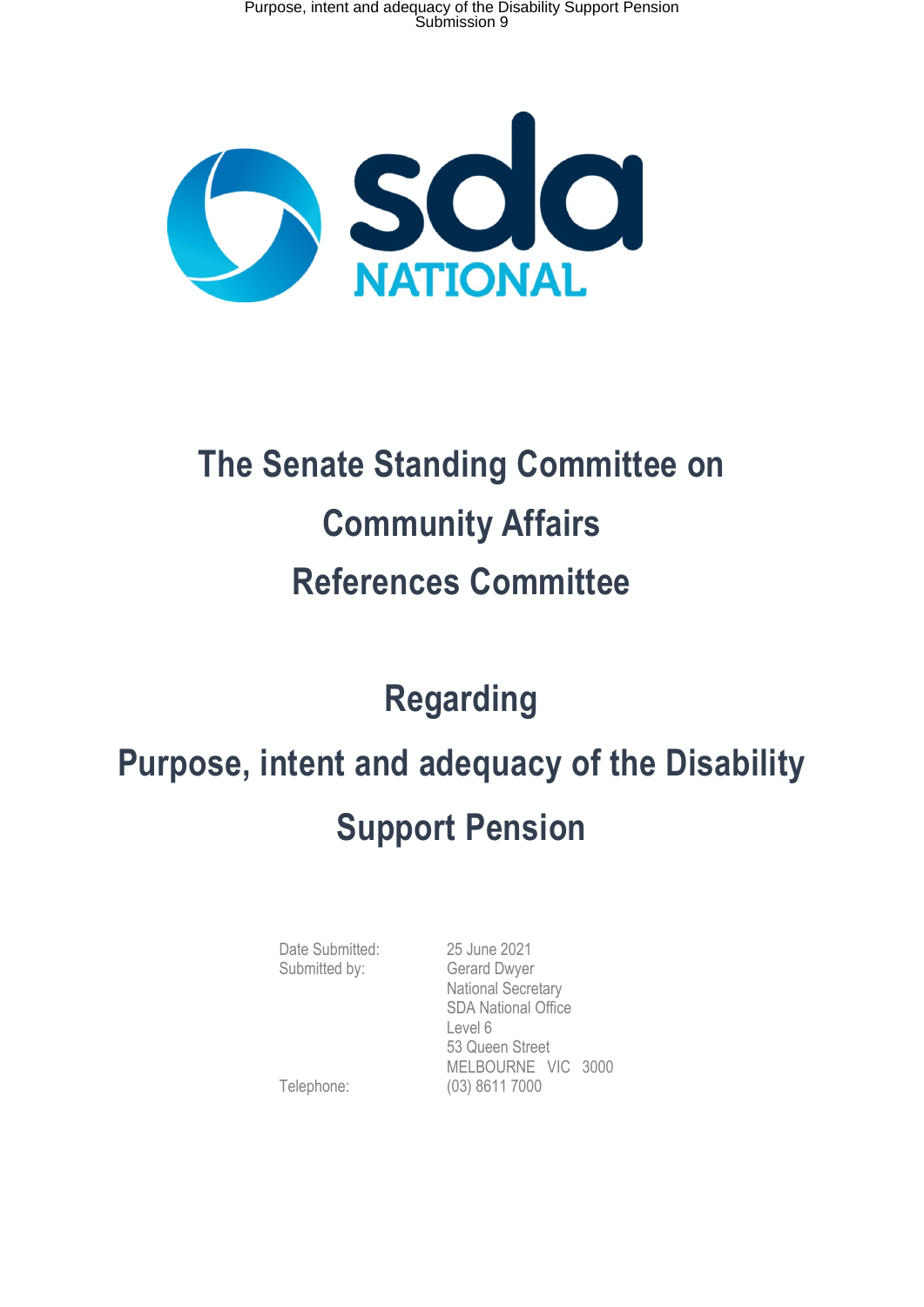### SDA Submission to Senate Standing Committee on Community Affairs References Committee, regarding the purpose, intent and adequacy of the Disability Support Pension

#### **Contents**

| Supporting workers with a disability and carers of people with a disability: employment |  |
|-----------------------------------------------------------------------------------------|--|
| Supported Wage eligibility determined by Disability Support Pension criteria 5          |  |
|                                                                                         |  |
|                                                                                         |  |
|                                                                                         |  |

#### Executive Summary

According to Services Australia, the Disability Support Pension is financial support for people (between 16 years old and Age Pension age) who have a permanent physical, intellectual or psychiatric condition that's stops them from working.

The Disability Support Pension is important not only to those who are eligible, but also impacts on those who care for them. It should be assessed within the context of other structural issues identified in this submission, particularly in relation to the availability of flexible work, the Supported Wage System, and Jobseeker.

This submission is particularly focussed on term of reference i) *the economic benefits of improved income support payments for persons with disabilities, their immediate households and broader support services and networks.* 

#### Shop, Distributive and Allied Employees' Association

- 1. The Shop, Distributive and Allied Employees' Association (the **SDA**) is one of Australia's largest trade unions with over 210,000 members. Our members work in retail, fast food, warehousing, hairdressing, beauty, pharmacy, online retailing, and modelling.
- 2. The majority of SDA members are women (60%, approximately 131,000), under 35 years (57%, approximately 120,000 workers), and low-income. Retail and food services are two of the three lowest industries for median weekly earnings.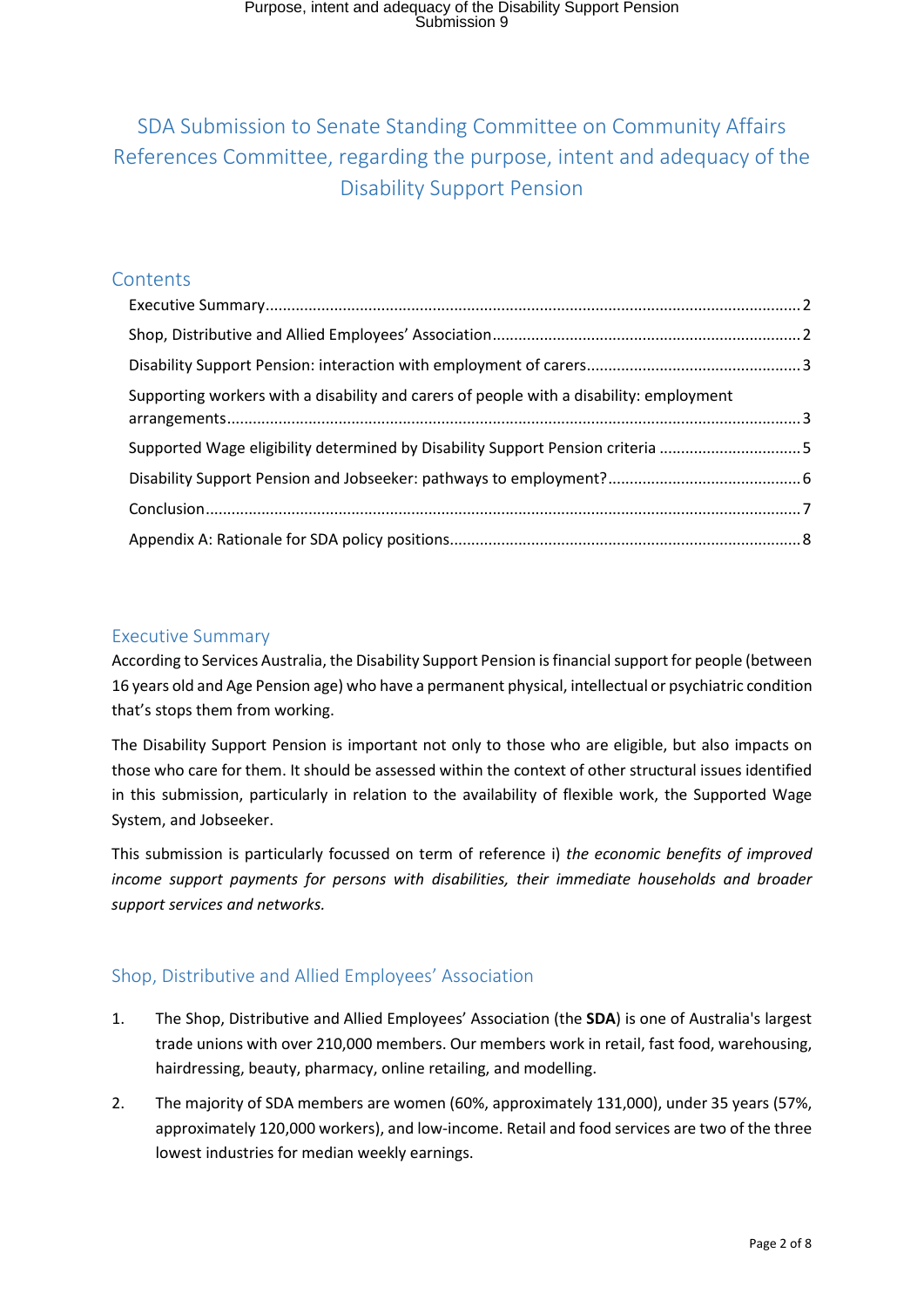- 3. The SDA has a long history of advocating on behalf of members. We do this through enterprise bargaining; making submissions regarding Awards and the NES to provide a relevant safety net; and through numerous submissions made to parliamentary and government inquiries and other important reviews. The SDA has 10 policy principles that guide our engagement in these reviews. For a list of these, see Appendix A.
- 4. SDA members make important economic and social contributions through their paid work, and also through the unpaid labour they provide as carers, including as carers of people with a disability.
- 5. SDA members regularly provide care to others. 9% of SDA members provide regular care to a person with a disability, 10% provide care to someone with a long-term illness and 16% of SDA members who are parents have a child with a disability or additional needs. This is about twice as high as the general population in Australia.
- 6. Carers for people with a disability are over-represented in low-paid work and also workers with a disability are likely to work in low skilled or entry level jobs, including retail and warehousing.

#### Disability Support Pension: interaction with employment of carers

- 7. The Disability Support Pension (the '**DSP**') does not necessarily compensate adequately for the high costs associated with living with a disability. This means that many people with a disability rely on SDA members to provide both financial support and unpaid care. This in turn impacts members ability to work as many hours as they would like to.
- 8. Most carers are women, and the workplace disadvantages for carers are exacerbated in the female-dominated industries the SDA covers. Carers also come from all age ranges.
- 9. Caring responsibilities limit career opportunities as carers' employment and study are interrupted by the demands of caring.
- 10. Carers are more likely to miss out on paid work and paid leave entitlements and are more likely to retire with lower superannuation savings than non-carers.
- 11. In addition to economic disadvantage, carers report that juggling employment and caring takes a physical and mental toll, with little opportunity for respite.

Increasing the DSP is likely to allow more carers to participate more fully in the labour market as they would be less relied on for unpaid care.

#### Supporting workers with a disability and carers of people with a disability: employment arrangements

12. The benefits for people with a disability participating in employment are both financial and social. The economy also benefits from greater labour force participation and job seekers with a disability are a largely underutilised and willing pool of workers.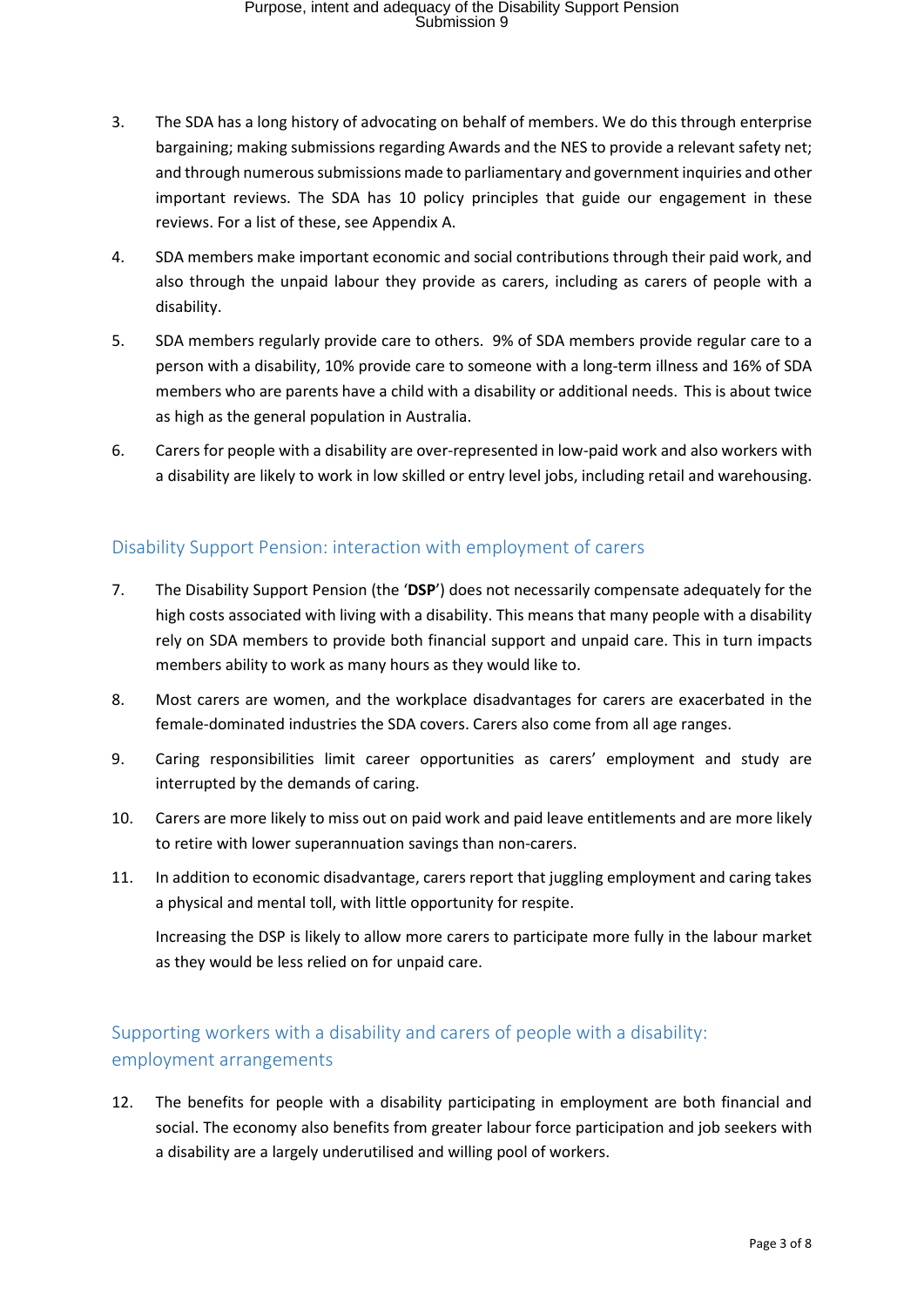- 13. Labour force participation of people with a disability has remained stagnant for too long, while labour force participation of the non-disabled community is increasing.
- 14. There is scant data on the types of accommodations that are made for workers with disabilities, but SDA members report that managers are generally unwilling or unable to support requests for flexible work arrangements for this category of workers and carers.
- 15. Carers for and people with disabilities seem to be drawn to the industries that the SDA covers, believing that such work will allow them to balance their caring responsibilities or their disability with employment that promises flexibility, but is in fact increasingly rigid.
- 16. SDA members who are carers for people with a disability report that they are generally not supported by their employers in their needs for flexible working arrangements to provide for the often complex requirements of those they care for. This is another factor that limits workplace participation of carers.
- 17. Of surveyed SDA members who are parents of children with a disability or additional needs, 64% agreed or strongly agreed that their caring responsibilities meant they had to turn down work activities and opportunities
- 18. Carers also report that they are offered low hours and short shifts, and working times that emphasise business priorities, compounded by changes to rosters, often at short notice. These issues affect many SDA members but cause particular difficulty for workers with complex care responsibilities.
- 19. It is the SDA's experience that employers and managers do not have the necessary training to support workers with a disability, especially in relation to requests for reasonable accommodations, which are often refused in the first instance on the basis that *any* cost is "an unjustifiable hardship".
- 20. The SDA has also been involved with increasingly frequent cases where understaffing as a business model means managers do not have the capacity to roster to accommodate periods of ill health of workers, or the flexibility sometimes required by carers of people with complex needs.
- 21. Lack of practical workplace support and systems can lead to a workplace culture of discrimination against workers with disabilities and their carers as absences.
- 22. Parents and carers of people with disability report to the SDA that formal caring arrangements are rare or non-existent outside of regular business hours, and when they are available they charge for full sessions which are usually  $10 - 12$  hours. But carers are told they must be available for "model" rosters that typically include one week-night each week and one weekend shift each fortnight, and they must be available for short shifts. This forces carers out of many service industries with non-standard business hours, including retail, warehousing and fast food.
- 23. The SDA advocates for section 65 of the Fair Work Act to be amended so that the right to *request* flexible work be replaced with the *right to flexible work*, for all the categories of workers covered, which includes workers with a disability and carers of people with a disability.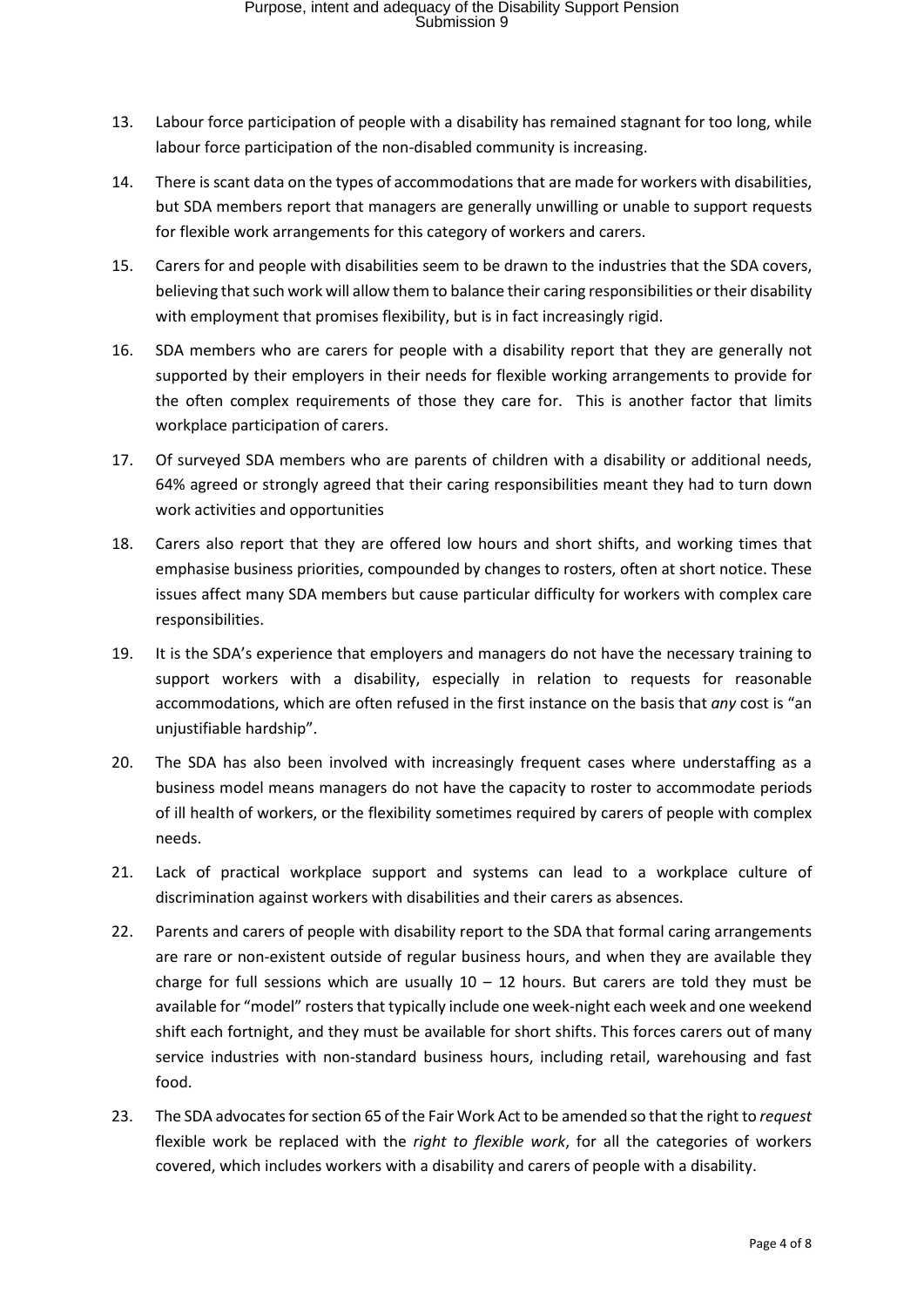- 24. The *right* to flexible work would help balance the needs of both carers and workers with ongoing needs relating to a permanent disability, and those with periodic disability, including short term and recurring disability symptoms such as those associated with diabetes, carpel tunnel syndrome and periodic mental ill-health.
- 25. Further, workers with disabilities are often required to use personal or annual leave to deal with the medical and administrative consequences of their disability when specific disability leave may be more appropriate<sup>1</sup>.
- 26. People with a disability may be reluctant to seek employment as their income will decrease or cease their DSP payments, and they cannot easily access them again when, as is inevitable with some types of disability, episodic incidents may mean a worker is unable to work for periods of time. The DSP should be considered not only in terms of the payment rate but also the ability for people with disabilities to access it, such as during times of short-term need.
- 27. Current Government projections for a tightening labour market would see more people with a disability and people caring for someone with a disability returning to the labour force. Better access to flexible work arrangements and reasonable accommodations would lead to better engagement and retention of these workers, who are currently an under-utilised source of labour.

#### Supported Wage eligibility determined by Disability Support Pension criteria

- 28. The Supported Wage System (the **SWS**) allows employers in certain circumstances to pay a proportional rate of wages to workers with a disability based on the assessed productivity of individual workers.
- 29. In order to be eligible to be assessed for a Supported Wage, a person with a disability must be receiving the DSP or must meet the qualifying impairment threshold for the DSP.
- 30. There is no publicly available information on how many people apply for Supported Wage each year; how many are successful; what rate of capacity (and therefore wage) they are assessed at; what industries they represent.
- 31. As noted in the Supported Wage System (SWS) handbook published by the Department of Social services, many people with disabilities access the SWS as clients of employment services providers<sup>2</sup>. Children and Young People with Disability in Australia noted in its submission to the Employment Issues paper to the *Royal Commission into Violence, Abuse, Neglect and Exploitation of People with a Disability (*the '**Disability Royal Commission'***)* that job seekers may be 'pushed' into unsuitable jobs<sup>3</sup>.

<sup>1</sup> Pg 5: https://www.actu.org.au/media/1034000/workers-with-a-disability.pdf  $2$  Pg 9:

https://www.jobaccess.gov.au/sites/default/files/documents/06 2018/Supported%20Wage%20System%20in %20open%20employment%20Handbook.pdf

<sup>3</sup> Pg 9: https://disability.royalcommission.gov.au/system/files/2020-07/Issues%20Paper%20- %20Employment.pdf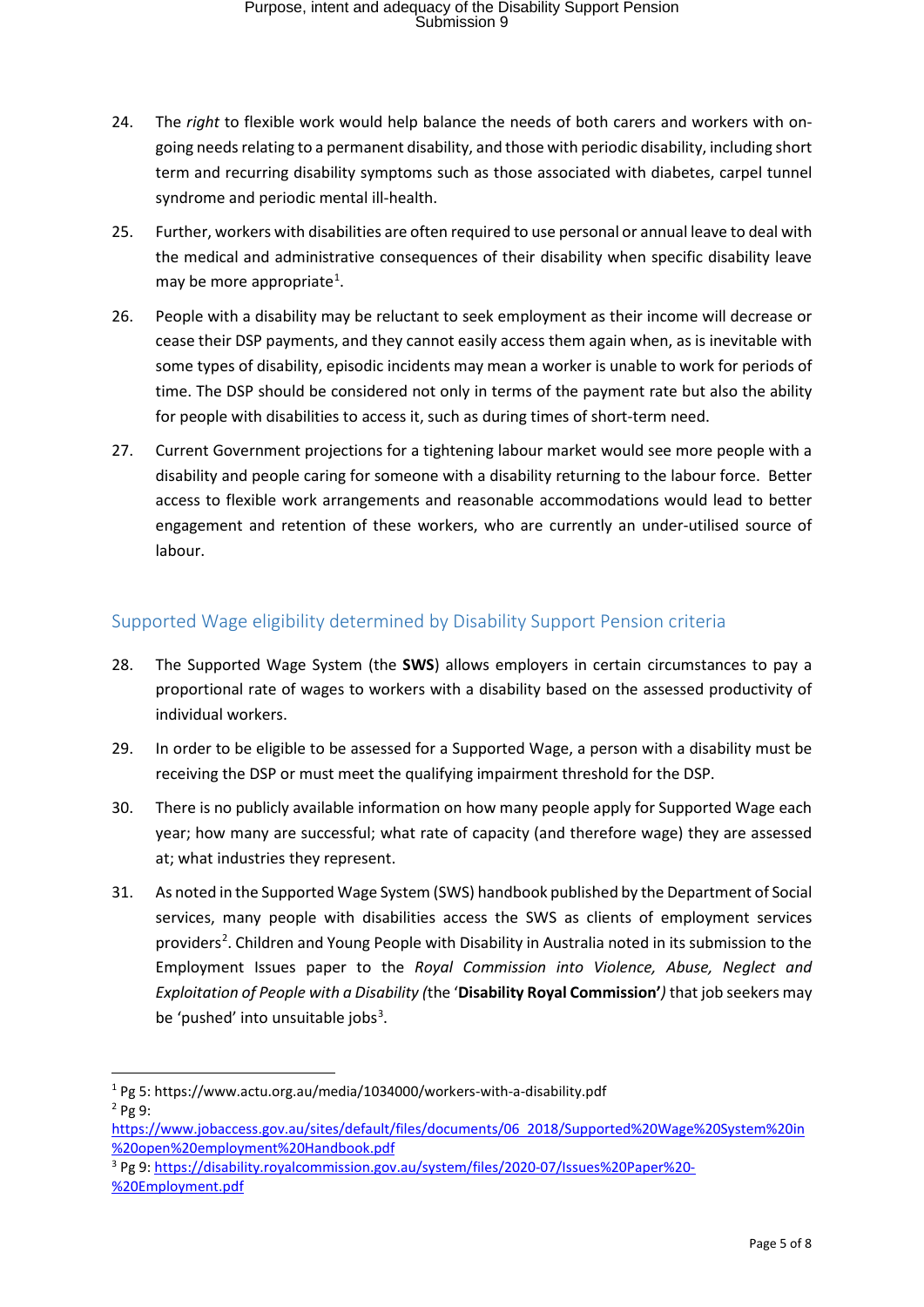- 32. The SDA notes that advocacy groups such as Wage Justice Australia support the capacity assessment of the Supported Wage System over the competency assessment used by many Australian Disability Enterprises<sup>4</sup>.
- 33. However, as the Australian Human Rights Commission (AHRC) noted in its submission to the Employment Issues paper to the Disability Royal Commission: payment rates lower than minimum wage may be discriminatory and may not provide adequate wages<sup>5</sup>.
- 34. The SDA agrees with the AHRC that rather than reducing wages, there may be more effective tools to incentivise employment of people with a disability, such as improved access to support for people with disabilities and their employers.
- 35. The SDA notes that the outcomes of this policy are opaque and that it is an area that should be reviewed. It is also important to note that any changes to the DSP process and assessment may have consequences for the SWS, such as reducing or increasing the number of people who may be eligible for it.

#### Disability Support Pension and Jobseeker: pathways to employment?

- 36. The eligibility to receive the DSP has been tightened over the last 15 years by successive governments, which as has resulted in significant numbers moving from the DSP to Jobseeker (and its predecessors)<sup>6</sup>.
- 37. The DSP is higher than Jobseeker, but both leave people living in poverty and often without a decent quality of life. As noted in submissions to Employment Issues paper to the Disability Royal Commission: it's very difficult to be work-ready when living in poverty<sup>7</sup>.
- 38. If a person with a disability is assessed as able to work more than 15 hours per week (or 8 hours per week for people under 35 years old), then that person is not eligible for DSP and is pushed into the Jobseeker system.
- 39. The theoretical capacity to work 8 or 15 hours per week does not mean that people with disabilities will succeed in securing or maintaining employment, due both to discrimination and employers not providing systems and support for workers with disabilities.
- 40. Under Jobseeker, recipients are required to participate in 'mutual obligations' such as applying for a minimum number of jobs or doing 'work for the dole'. These obligations can be difficult for all job seekers, but more so for people with disabilities. The 'mutual obligations' are

<sup>7</sup> Pg 5: https://disability.royalcommission.gov.au/system/files/2020-07/Issues%20Paper%20- %20Employment.pdf

<sup>4</sup> Landing page: http://www.wagejustice.org.au/

<sup>5</sup> Pg 6: https://disability.royalcommission.gov.au/system/files/2020-07/Issues%20Paper%20- %20Employment.pdf

<sup>6</sup> https://www.theguardian.com/australia-news/2019/may/07/ask-a-policy-expert-why-is-it-so-hard-to-get-onthe-disability-support-pension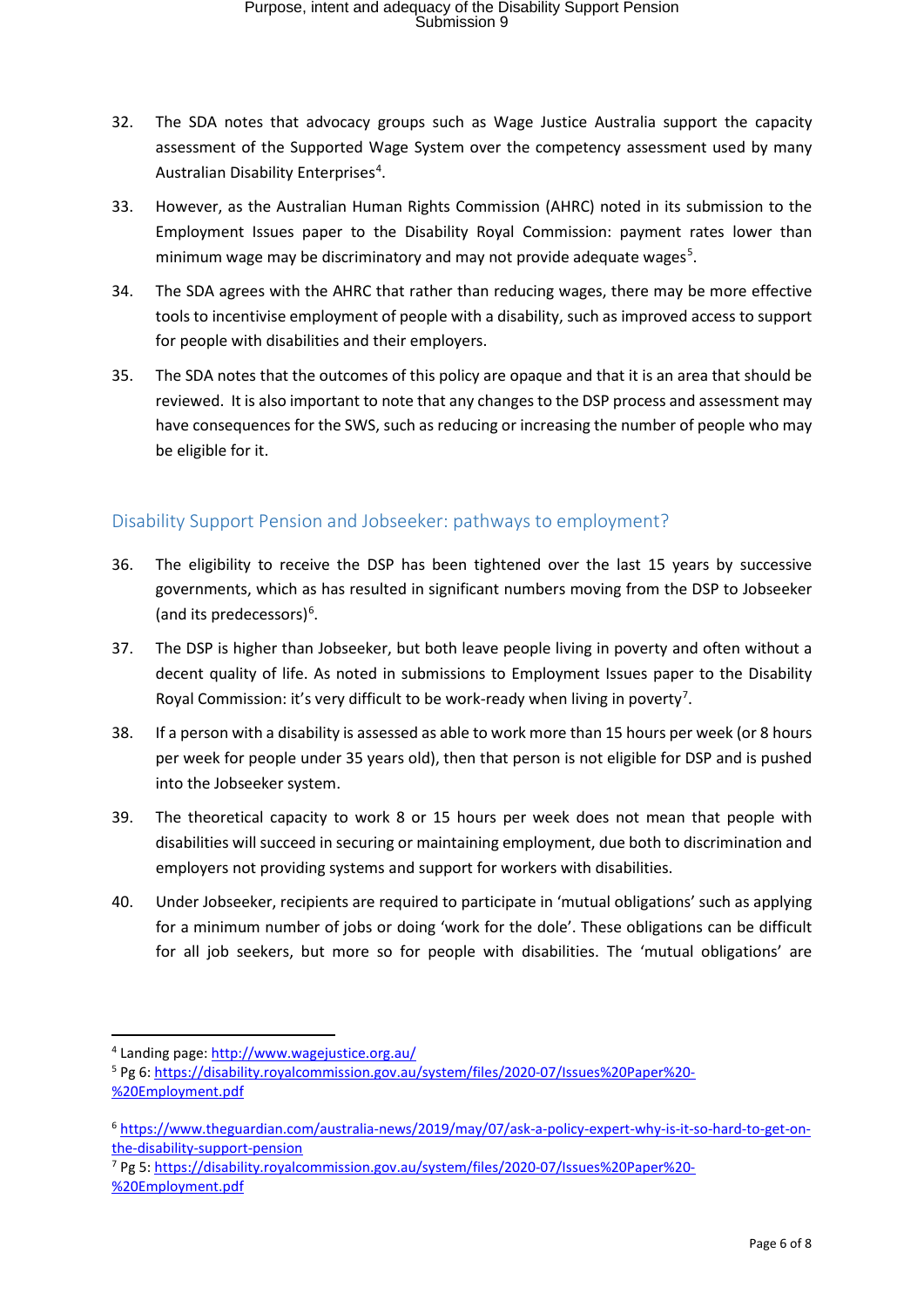generally viewed as punitive, and pressure to comply creates stress and can contribute to mental ill-health.

- 41. Other submissions to the to the Disability Royal Commission pointed out that the relationship between mental health and employment goes in both directions: mental ill health can make it difficult to obtain employment and failing to obtain employment can exacerbate mental illhealth<sup>8</sup>.
- 42. People with disabilities that are on Jobseeker may succeed in obtaining employment, but it may be work they are not able to manage continuously, particularly if their disability is episodic. This means that they do not get the care and support they need, particularly, as we have noted, because employers are reluctant to make reasonable accommodations or provide flexible work.

#### Conclusion

The Disability Support Pension is one of many structures that are critical to people with disabilities. The SDA supports an increase in the rate of the DSP such that people with a disability who rely on it can live a decent quality of life, and so that carers can be freed up to be able to work more.

The DSP should not be viewed through such a narrow lens, because disability can also have a profound effect on the people who provide unpaid care for people with a disability. SDA members are overrepresented in this category and they report that they need better workplace supports, in particular a right to flexible work, so they are able to balance their caring responsibilities and participate more in the labour market. Employers must also make reasonable accommodations for disabilities, including through flexible work and leave arrangements.

The limitations of the DSP mean that people who should probably be recipients are often pushed into the labour market and the lower payment of Jobseeker. This creates difficulty both for them as individuals and for the labour force itself. The restrictions on eligibility for the DSP should be reduced so that people who cannot succeed in the labour force receive the financial support they need through the DSP.

The eligibility criteria for the DSP also flows on to eligibility for the Supported Wage System, so any changes to the DSP must be assessed against this structure so there are no unintended consequences or disadvantage to workers, or potential workers, in this category.

<sup>8</sup> Pg 5: https://disability.royalcommission.gov.au/system/files/2020-07/Issues%20Paper%20- %20Employment.pdf